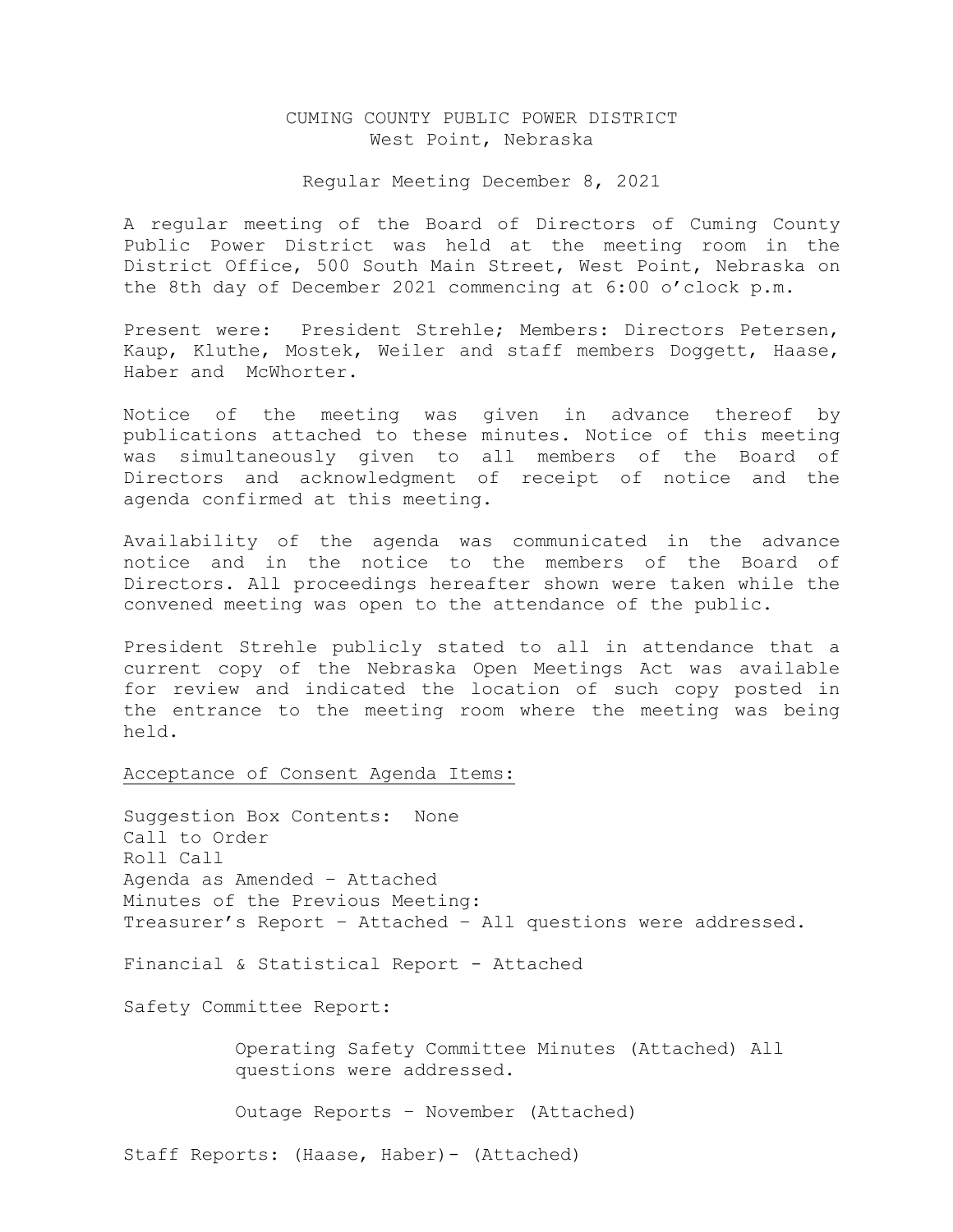(1) After discussion, a motion was made by Director Kluthe and seconded by Director Mostek **to accept the consent agenda items as presented.** After discussion, a roll call vote was as follows:

| Petersen | Yes | Mostek  | Yes |
|----------|-----|---------|-----|
| Kaup     | Yes | Strehle | Yes |
| Kluthe   | Yes | Weiler  | Yes |

Motion carried (6-0).

(2) After discussion, a motion was made by Director Mostek and seconded by Director Weiler **to accept the Expense and Capital Budget for 2022,**  After discussion, a roll call vote was as follows:

Petersen Yes Mostek Yes

| retersen | res | MOSTEK  | res |
|----------|-----|---------|-----|
| Kaup     | Yes | Strehle | Yes |
| Kluthe   | Yes | Weiler  | Yes |

Motion carried (6-0).

(3) After discussion, a motion was made by Director Kluthe and seconded by Director Kaup **to accept Resolution 2021- F.**

After discussion, a roll call vote was as follows:

| Petersen | Yes | Mostek  | Yes |
|----------|-----|---------|-----|
| Kaup     | Yes | Strehle | Yes |
| Kluthe   | Yes | Weiler  | Yes |

Motion carried (6-0).

(4) After discussion, a motion was made by Director Petersen and seconded by Director Kluthe **to accept Policy 205 – Insurance, Retirement and Savings Plan as reviewed.** After discussion, a roll call vote was as follows:

| Petersen | Yes | Mostek  | Yes |
|----------|-----|---------|-----|
| Kaup     | Yes | Strehle | Yes |
| Kluthe   | Yes | Weiler  | Yes |

Motion carried (6-0).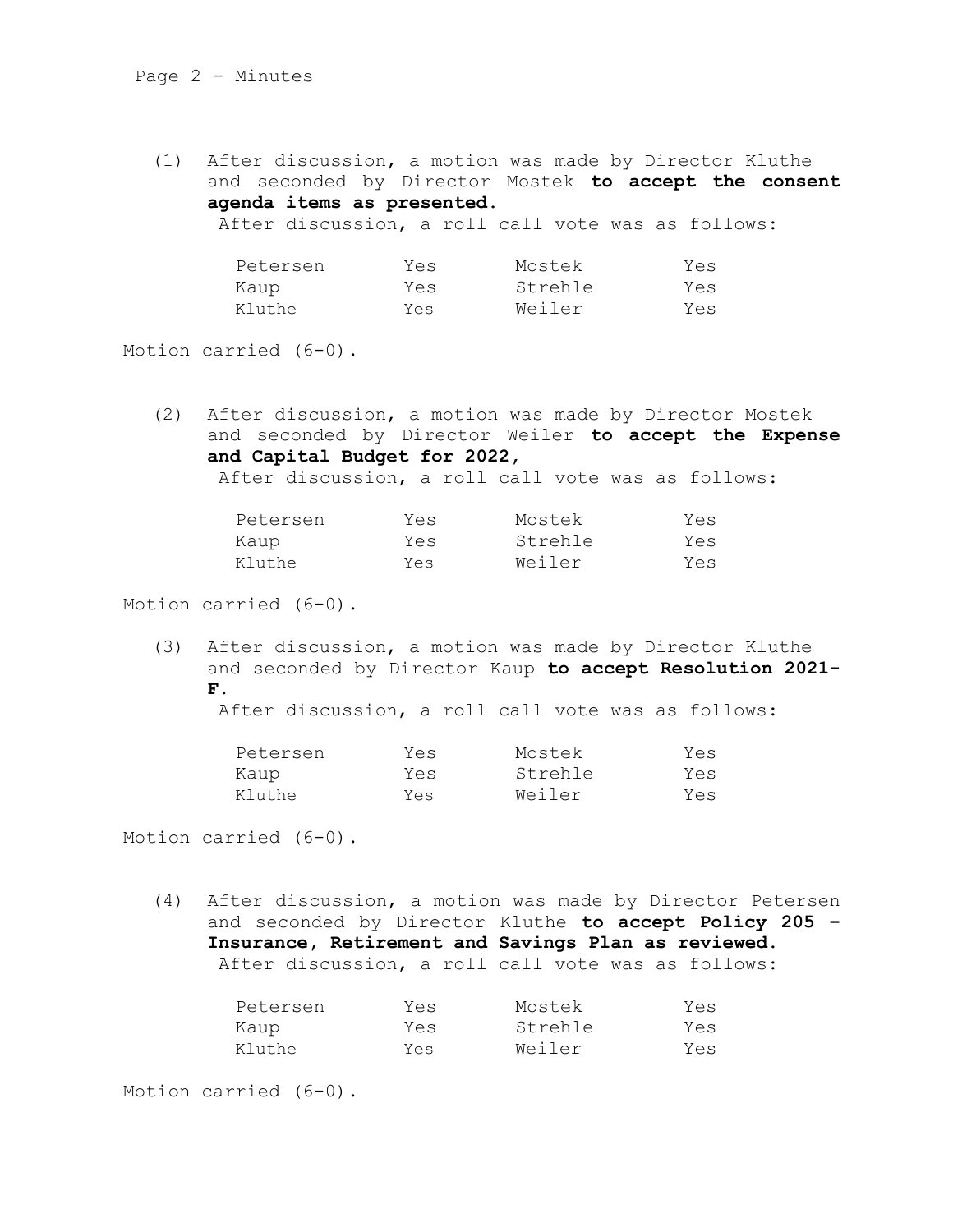(5) After discussion, a motion was made by Director Petersen and seconded by Director Kaup **to accept Policy 503 – Line Extension as reviewed,**  After discussion, a roll call vote was as follows:

| Petersen | Yes | Mostek  | Yes |
|----------|-----|---------|-----|
| Kaup     | Yes | Strehle | Yes |
| Kluthe   | Yes | Weiler  | Yes |

Motion carried (6-0).

(6) After discussion, a motion was made by Director Petersen and seconded by Director Weiler **to accept Policy 105 - Equal Employment Opportunity as reviewed,**  After discussion, a roll call vote was as follows:

| Petersen | Yes | Mostek  | Yes |
|----------|-----|---------|-----|
| Kaup     | Yes | Strehle | Yes |
| Kluthe   | Yes | Weiler  | Yes |

Motion carried (6-0).

(7) After discussion, a motion was made by Director Kluthe and seconded by Director Weiler **to accept Policy 220A – Uniforms as presented,**  After discussion, a roll call vote was as follows:

| Petersen | Yes | Mostek  | Yes |
|----------|-----|---------|-----|
| Kaup     | Yes | Strehle | Yes |
| Kluthe   | Yes | Weiler  | Yes |

Motion carried (6-0).

(8) After discussion, a motion was made by Director Petersen and seconded by Director Mostek **to accept Policy 330 – Telecommuting/Work from Home as presented.** After discussion, a roll call vote was as follows:

| Petersen | Yes | Mostek  | Yes |
|----------|-----|---------|-----|
| Kaup     | Yes | Strehle | Yes |
| Kluthe   | Yes | Weiler  | Yes |

Motion carried (6-0).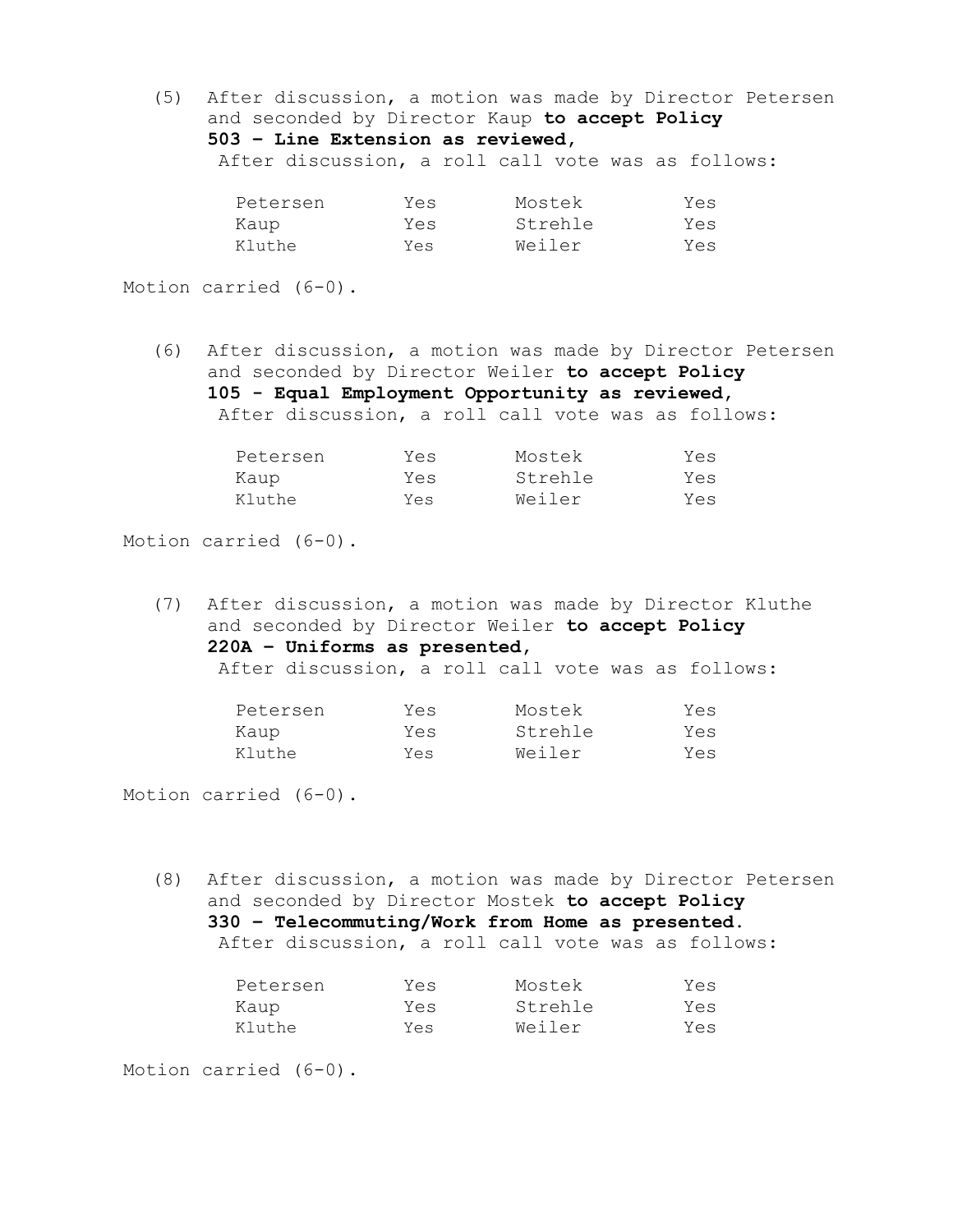# **Directors' Expense and Reports**

Director expenses were presented.

Leroy inquired about Incident #26; sidewalk being damaged. Lineman had to drive on the sidewalk to fix the triplex. Sidewalk was only about  $\frac{1}{2}$  thick. Will avoid sidewalk next time, customer had not contacted CCPPD about the damage.

Director Strehle is on the NRECA board. He was in Washington this week attending the orientation.

# **Meeting Updates**

# **NREA Annual Meeting**

Directors Mostek, Kluthe, Petersen and Strehle all attended the meeting with General Manager McWhorter. Speakers were good, the Acre auction went well, and the budget passed. Scott Haber is Head of the JT&S committee and Chet was voted back on the Acre board.

## **NREC**

McWhorter attended the meeting. Discussion was held on the bylaws and the fault locator. The fault locator from Cuming County PPD will move to O'Neil and CCPPD will share with Burt PPD.

#### **NEG&T**

Director Mostek attended the meeting and stated it was a straightforward meeting with nothing new to report.

Director Strehle attended a meeting in Washington for the NRECA orientation.

#### **Managers Expense & Report**

Chet McWhorter reported his expenses.

Watched Tony Anderson video on Commitment to Safety.

## **Solar**

Solar was great this month and it is right now at the second highest annual output with one month to go. There are still two panels not producing. There are a few solar projects in the que.

#### **NPPD Sub T Planning**

Changes were made in the switching orders/processes and transmission line extension policies that NPPD is putting in place.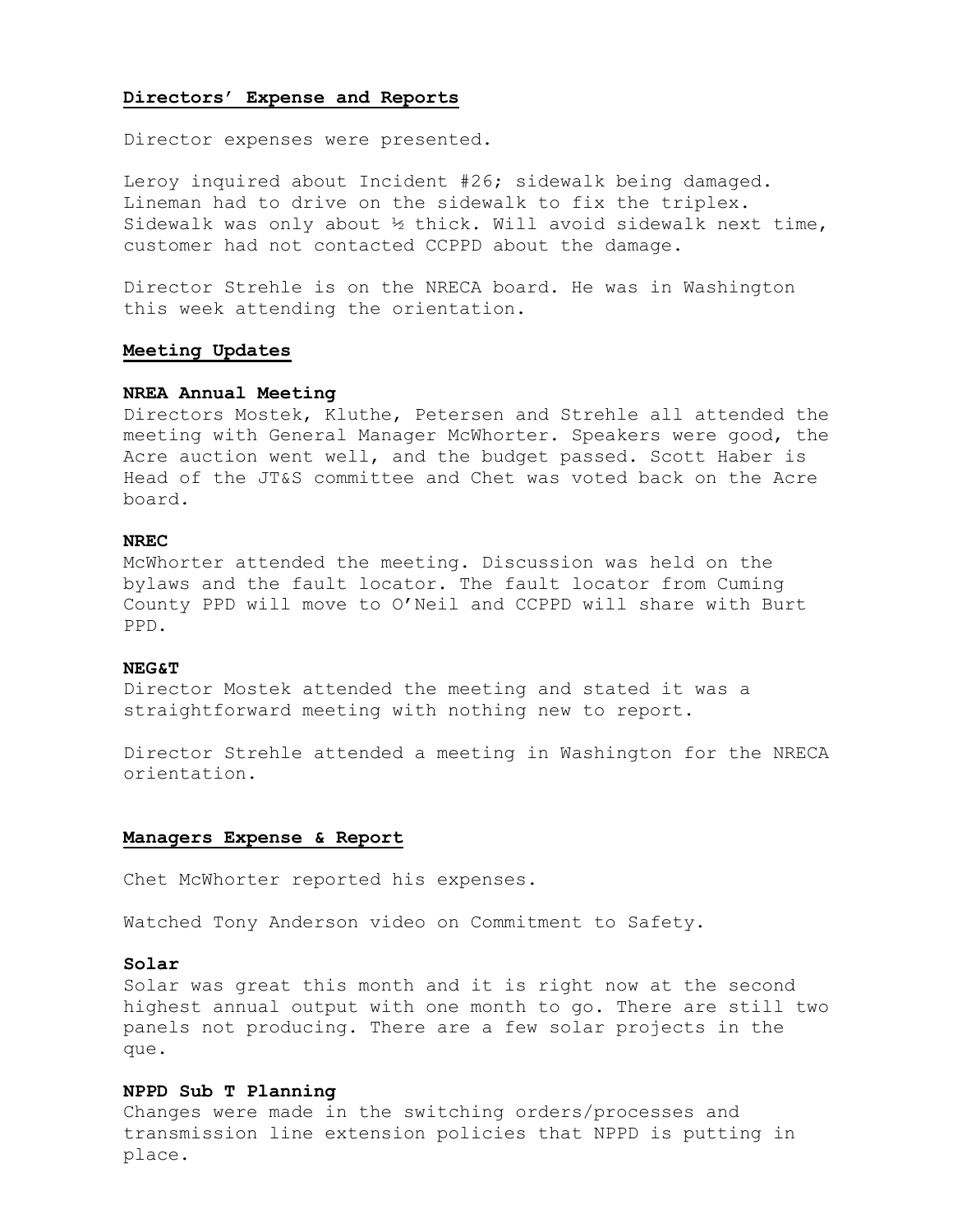# **NEMA/FEMA State Hazard Mitigation Plan**

Plan has been in the works for many years. It was approved prior to the expiration of the State Annex in 2019 and it will need to be approved again.

Discussion was held on the accident in Bancroft, that CCPPD lineman assisted in.

# **Public Comment**

None was given

# **Old Business**

# **Employee Recognition Dinner**

Discussion was held on the options for the employee dinner for 2022. The board asked McWhorter to talk to the employees and see what works for the employees.

### **New Business**

# **2022 Capital & Expense Budget**

Kari Haase presented the board members with the Capital and Expense Budget for 2022. The board approved the 2022 budget.

# **Resolution 2021- F**

Board approved Resolution 2021-F.

## **Policy 205**

Policy was discussed and reviewed.

# **Policy 503**

Policy was discussed and reviewed.

### **Policy 105**

Policy was discussed and reviewed.

### **Policy 220A**

Policy was discussed and reviewed.

#### **Policy 330**

Policy was discussed and reviewed.

**The next regular meeting will be held Wednesday January 12th, 2022 at 9:00 am.**

**Motions were read by Doggett.**